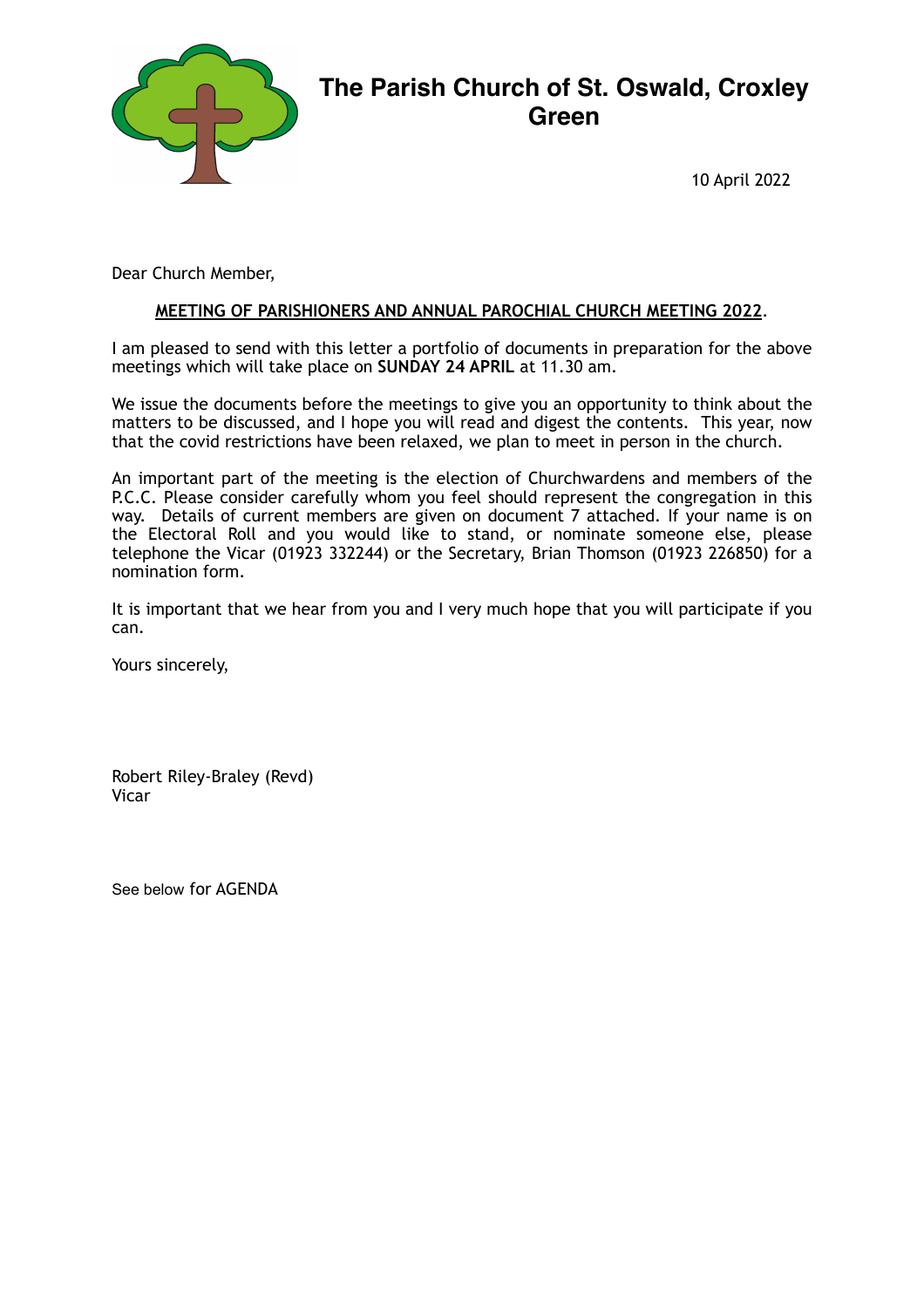

## **St. Oswald's Church Croxley Green Meeting of Parishioners and Annual Parochial Church Meeting to be held in the Church on Sunday 24 April 2022 at 11.30 –––––––––––––––––––––––––––––––––––––––**

# **AGENDA**

Opening Prayers led by the Vicar Apologies for absence Opening remarks

# **MEETING OF PARISHIONERS**

To elect Churchwardens for the year 2022/2023

# **ANNUAL PAROCHIAL CHURCH MEETING**

- 1. To approve the minutes of the APCM held on 18 April, 2021
- 2. To receive a report from Brian Thomson on the Electoral Roll
- 3. To receive and approve the Annual Report and Financial Statements for the year ended 31 December, 2021
- 4. To note the budget for the year ending 31 December, 2022
- 5. To appoint an Independent Examiner for the year
- 6. To receive a Report from the Churchwardens on the Fabric, Goods, and Ornaments of the Church.
- 7. To receive a Report on the proceedings of the Deanery Synod.
- 8. To elect Members to the P.C.C.
- 9. To receive a report on Safeguarding issues
- 10. Vicar's remarks
- 11. Mission Action Plan goals

- Create a welcoming culture along with a range of activities and groups to welcome people into the church community.

- Enhance our Spotlight Service & Develop New Sunday Evening Services.

- Maintain a varied calendar of youth activities to retain existing and recruit new young people to the church community.

- Run environmentally themed events involving the community.

- 12. Any Other Business
- 13. Closing Prayers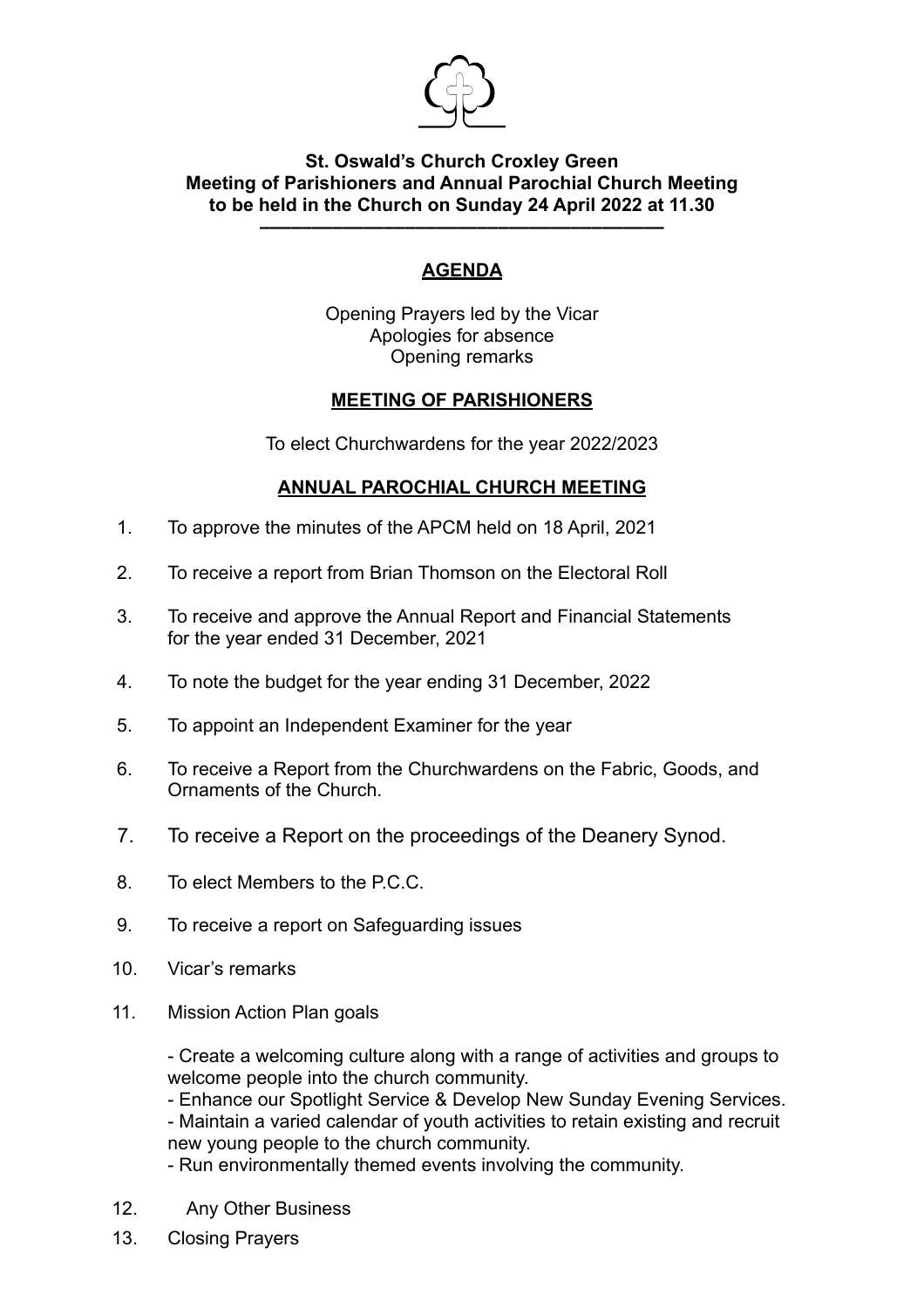#### **ST OSWALD'S PARISH CHURCH, CROXLEY GREEN MINUTES OF THE MEETING OF PARISHIONERS AND ANNUAL PAROCHIAL CHURCH MEETING HELD ON SUNDAY 18TH APRIL 2021**

**Present:** The Vicar, the 2 Churchwardens and 40 parishioners

**Apologies** for absence were received from 7 parishioners

#### **Welcome**

The Vicar welcomed people to the meeting which was held on Zoom video-conferencing and opened the meeting with prayer.

#### **MEETING OF PARISHIONERS**

#### **Election of Churchwardens**

Steve Carpenter (proposed by Guy Parks , seconded by Philippa Parks ) and Maurice Lisley (proposed by Tom Lisley, seconded by Brian Thomson) had been nominated. There were no further nominations and both were unanimously elected to serve for the year 2021/22. The meeting thanked both Steve and Maurice for their work since the last annual meeting.

#### **ANNUAL PAROCHIAL CHURCH MEETING**

#### **1. Minutes of the 2020 Annual Meetings**

The meeting approved the minutes of the meeting held on 18 October 2020 *(Prop. Gill Thomson; Sec. Clare Hook)* from which there were no matters arising.

#### **2. Electoral Roll Report**

Brian Thomson, the Electoral Roll Officer, advised that there was no change to the Roll which remained at 108 members. The meeting noted that Brian Thomson was willing to continue in this capacity for the next year.

#### **3. Annual Report and Financial Statements for the year ended 31 December, 2020**

The Treasurer presented the financial statements, drawing attention in particular to the generous donations, which offset the drastic fall in revenue from use of the hall because of covid restrictions. This had resulted in a better outcome than expected and made it possible to transfer £4,000 into reserves.

The meeting formally accepted the Report and the audited Accounts for the year, which had been approved by the PCC and signed on its behalf by the Chairman*. (Prop. Jim Hughes; Sec. Tony Barton).* Thanks were expressed to the Treasurer for her hard work in sustaining the health of the church's finances and to David Warman for his support.

#### **4. Budget for the year ending 31 December, 2020**

The Treasurer commented that the prospects for the year ahead were very uncertain because of the ongoing pandemic and the associated restrictions on church activities and, particularly, the use of the hall. Consequently, setting a budget was even harder than usual. However, there was no doubt that generous donations would continue to be required to cover costs. The meeting noted the budget.

#### **5. Appointment of Independent Examiner**

The meeting **t**hanked David Beak for his work on the 2020 Accounts and unanimously approved his re-appointment for the ensuing year *(Prop. Brian Thomson; Sec. Lynn Williamson)*

#### **6. Report on the Fabric, Goods & Ornaments of the Church**

The meeting received a written report from the Churchwardens on developments during 2020. Steve Carpenter pointed out that the quinquennial inspection of the premises was due to take place in 2021. The meeting expressed thanks to Des Sedgwick for his work in overseeing the installation of the new hall boiler. Thanks were also expressed to Mark Saunders for his work maintaining the grounds, to Alan Restarick and those who help on the mowing rota, to Guy Parks in his capacity as Chairman of the FGPC and to the Churchwardens.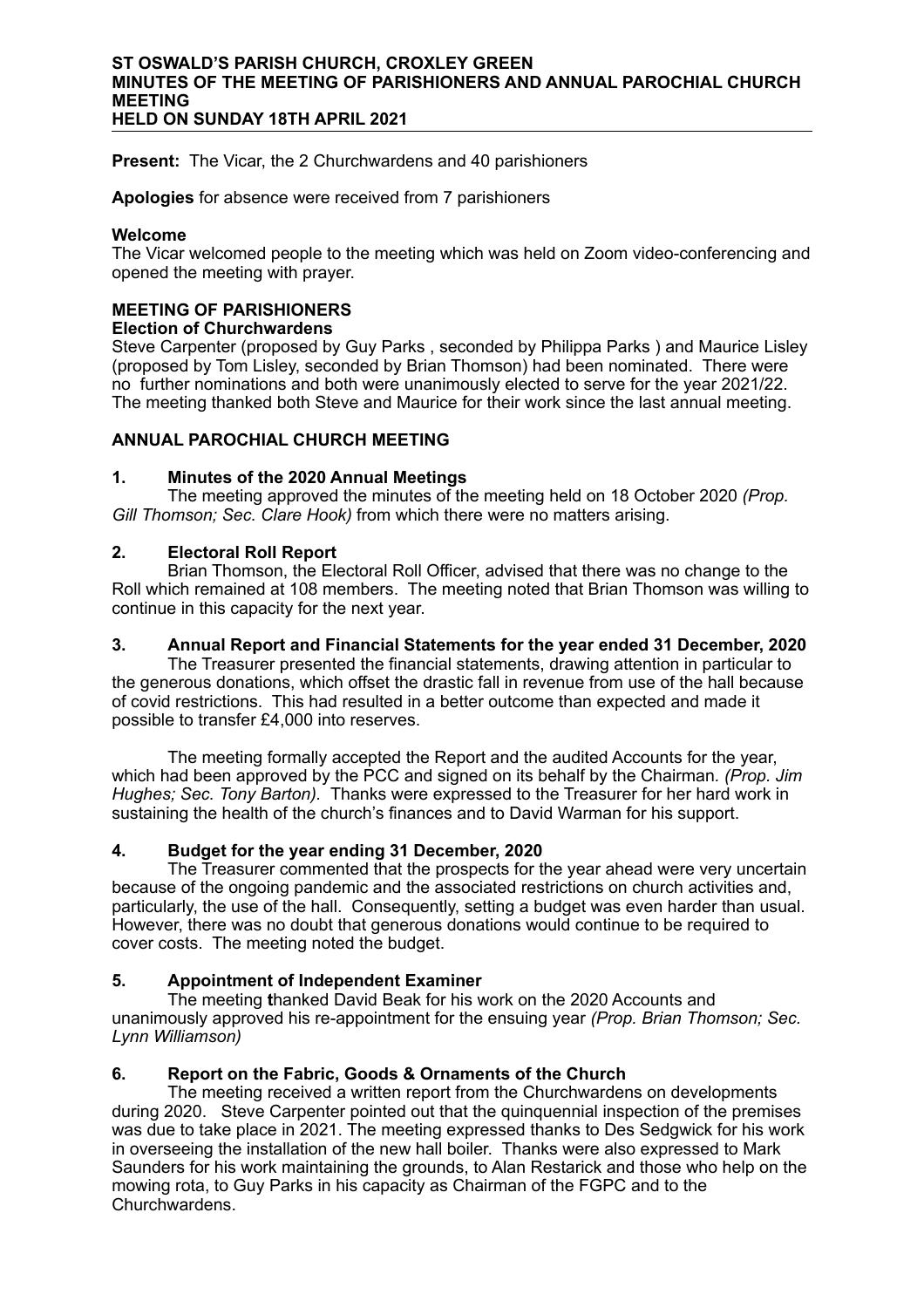## **7. Deanery Synod Report**

The meeting received a written report from our three lay representatives and welcomed the fact that Guy Parks had been elected as Secretary and Tony Barton as Treasurer. The focus of recent meetings had been on the Eco Church programme, of which St Oswalds is a part, and on vocations.

### **8. Elections to the Parochial Church Council**

There were four vacancies for the next three years to 2024. The meeting thanked the four members of the PCC who had completed their terms: Jenny Bartlett, Karen Pryse, Anne Thomas and Lynn Williamson. Karen, Anne and Lynn were willing to continue and were duly nominated and elected as follows:

|                 | Proposed             | Seconded             |
|-----------------|----------------------|----------------------|
| Karen Pryse     | Clare Hook           | Lynn Williamson      |
| Anne Thomas     | Karen Muskett        | <b>Christine Guy</b> |
| Lynn Williamson | <b>Brian Thomson</b> | Gill Thomson         |

The Vicar encouraged members of the congregation to consider standing for the vacant position.

#### **9. Safeguarding issues**

The meeting received a report from Gill Thomson. She welcomed Alan Restarick who had joined the safeguarding team together with the existing members, Catherine Farman, Steve Clifford and herself. She emphasised that it was important for church members to be prepared for the resumption of face-to-face meetings by becoming familiar with the latest guidance and permission/consent form which had been updated by the team and approved by the PCC. In the meantime it is important to update oneself with the guidance for online activities. Anyone who has contact with the public should complete the basic safeguarding training which is available online. The team will help anyone to complete the training if they are unable to use the online route. The team will continue to ensure that everyone who has contact with young people and vulnerable adults has up-to-date DBS clearance. The meeting thanked Gill, Catherine, Steve and Alan for all their work in this important area.

#### **10. Vicar's Remarks**

Because of the covid restrictions and the need to use video-conferencing, this year's annual meeting had been deliberately kept short. The Vicar thanked everyone for their support during this difficult period. He commented that it was time for St Oswald's to review our Mission Action Plan and this would be a priority for the new PCC. He also encouraged members to take part in the Diocesan conference on 'Leading your church into growth' being held in Hoddesdon from 15 to 17 October.

#### **11. Any Other Business**

Members thanked the Vicar for the quality of the online services, which were much appreciated, and Jane Brading for her contributions with essential administration.

The meeting closed with a prayer and the grace.

B. Thomson PCC Secretary 26 April 2021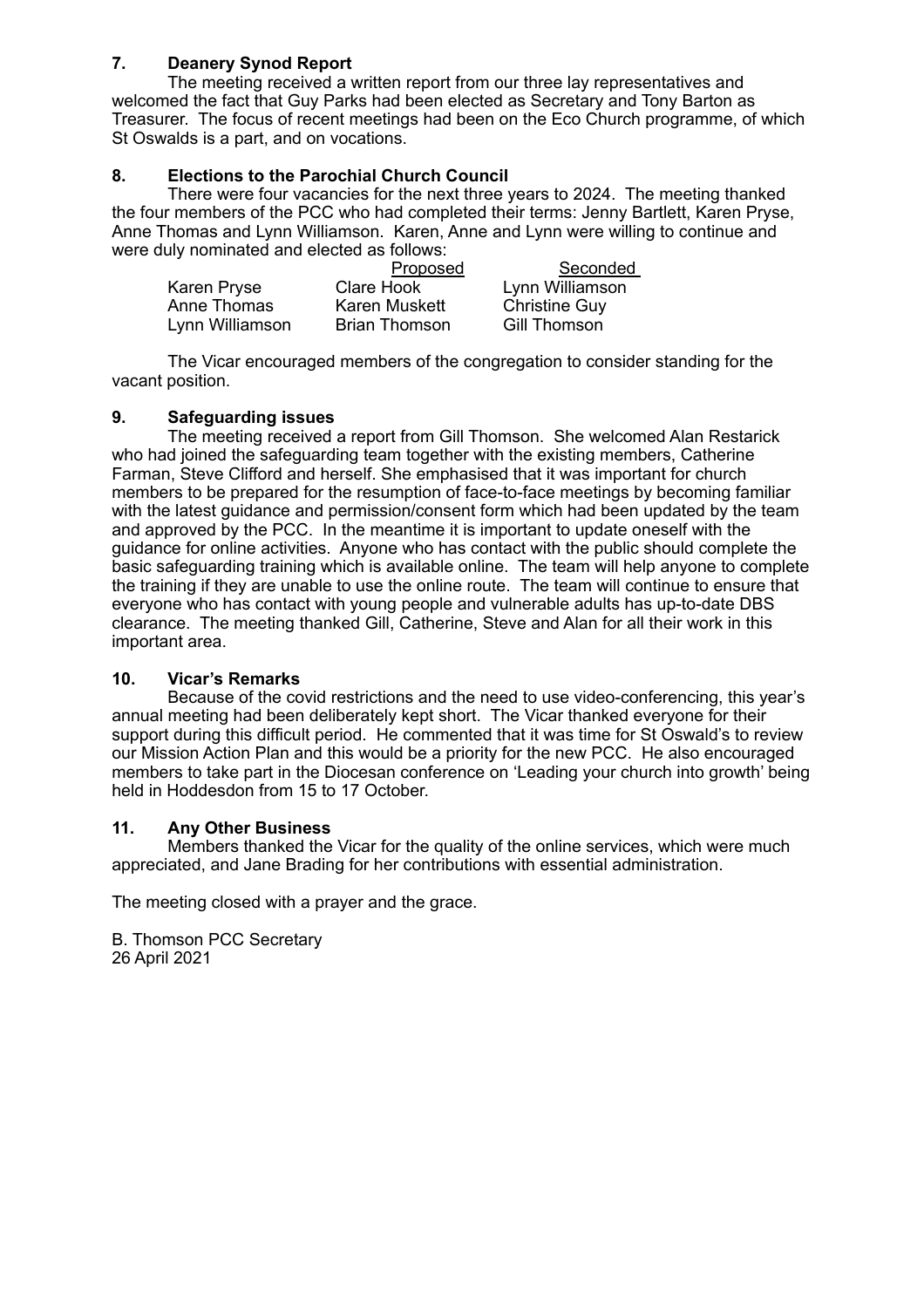| ST OSWALD'S CROXLEY GREEN - BUDGET 2022 |                                              |                       |                         |          |           |
|-----------------------------------------|----------------------------------------------|-----------------------|-------------------------|----------|-----------|
|                                         |                                              |                       |                         |          |           |
|                                         |                                              | 2021 actual           |                         | 2,022    |           |
| <b>RECEIPTS</b>                         |                                              | $\overline{\epsilon}$ | $\overline{\mathbf{f}}$ | £        |           |
| <b>Voluntary Receipts</b>               |                                              |                       |                         |          |           |
|                                         | <b>Planned Giving</b>                        | 58,063                |                         | 52,400   |           |
|                                         | Collections & other giving                   | 10                    |                         | $\Omega$ |           |
|                                         | Income Tax Recovered                         | 14,417                | 72,490                  | 12,500   | 64,900    |
| Other voluntary Income                  |                                              |                       |                         |          |           |
|                                         | <b>Donations</b>                             |                       | 9,465                   |          | 7,500     |
|                                         | <b>Receipts from Church Activities</b>       |                       |                         |          |           |
|                                         | Fees                                         | 2,152                 |                         | 1,500    |           |
|                                         | Café O                                       | 406                   |                         | 2,000    |           |
|                                         | Miscellaneous                                | 1,073                 |                         | 1,150    |           |
|                                         | fund raising in lieu of project              | 1,850                 | 5,481                   | 2,500    | 7,150     |
| <b>Receipts from Investments</b>        |                                              |                       |                         |          |           |
|                                         | Bank & CBF Deposit account interest          |                       | 13                      |          | 15        |
| <b>TOTAL RECEIPTS</b>                   |                                              |                       | 87,449                  |          | 79,565    |
|                                         |                                              |                       |                         |          |           |
| <b>PAYMENTS</b>                         |                                              |                       |                         |          |           |
|                                         | Church Activitic Diocesan Parish Share (Quot | 67,505                |                         | 67,711   |           |
|                                         | Missionary & charitable giving               | 7,262                 |                         | 7,249    |           |
|                                         | Clergy expenses                              | 1,169                 |                         | 1,250    |           |
|                                         | Fees & Wages                                 | 987                   |                         | 950      |           |
|                                         | Heating, Lighting, Insurance                 | 2,147                 |                         | 4,100    |           |
|                                         | Outreach                                     | 1,526                 |                         | 1,500    |           |
|                                         | Laundry & cleaning                           | 1,094                 |                         | 1,200    |           |
|                                         | Minor repairs                                | 290                   |                         | 500      |           |
|                                         | Education, Books and Music                   | 228                   |                         | 250      |           |
|                                         | Other                                        | 1,061                 |                         | 845      |           |
|                                         | Communications                               | 374                   | 83,643                  | 400      | 85,955    |
|                                         | Admin., stationery, printing                 |                       | 715                     |          | 760       |
| <b>TOTAL PAYMENTS</b>                   |                                              |                       | $-84,358$               |          | $-86,715$ |
|                                         |                                              |                       |                         |          |           |
|                                         | (SHORTFALL)/EXCESS OF RECEIPTS OVER PAYMENTS |                       | 3,091                   |          | -7,150    |
|                                         |                                              |                       |                         |          |           |
|                                         |                                              | <b>CHURCH HALL</b>    |                         |          |           |
| <b>Receipts</b>                         | Lettings                                     | 22,327                | 22,327                  | 25,600   | 25,600    |
|                                         |                                              |                       |                         |          |           |
| Payments                                | Wages & Cleaning materials                   | 5,372                 |                         | 5,700    |           |
|                                         | Heating, lighting, insurance &               | 2,603                 |                         | 5,800    |           |
|                                         | Repairs & maintenance                        | 2,473                 |                         | 2,000    |           |
|                                         | Rates                                        | 1,323                 | $-11,771$               | 1,500    | $-15,000$ |
|                                         | <b>EXCESS OF RECEIPTS OVER PAYMENTS</b>      |                       | 10,556                  |          | 10,600    |
|                                         |                                              |                       |                         |          |           |
|                                         | NET SURPLUS FOR THE YEAR                     |                       | 13,647                  |          | 3,450     |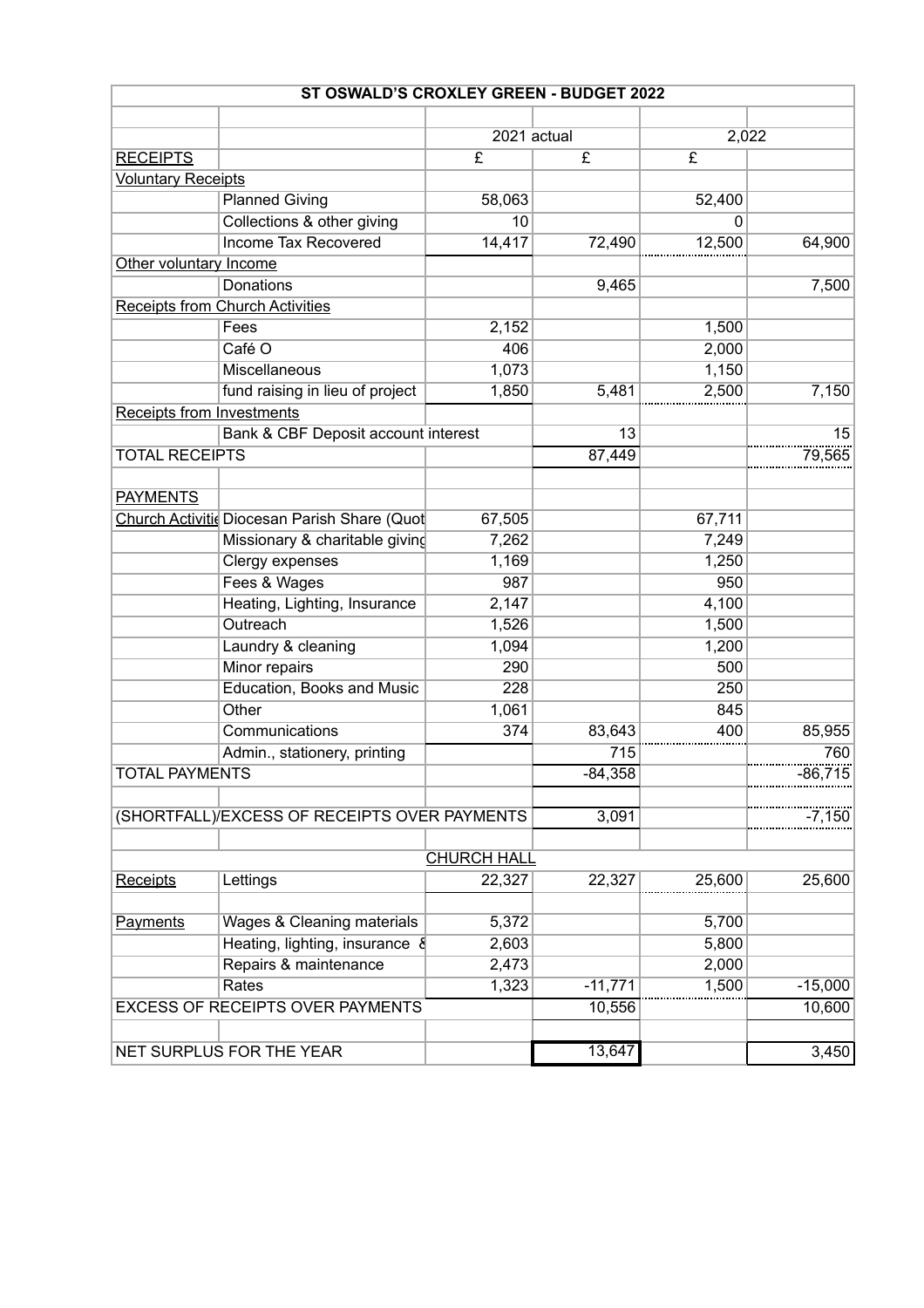## **ST OSWALD'S CROXLEY GREEN**

## **CHURCHWARDENS' REPORT ON THE FABRIC AND GOODS OF THE CHURCH**

### **MARCH 2022**

St Oswald's has had another period of lockdown and disruption this year. Since September, our regular, organised worship and other activities have thankfully resumed, with the necessary protective measures in place which are gradually being lifted as we return to a degree of normality.

We have completed the work to re-order the church interior layout and have been steadily disposing of the pews, the short ones all going to members of the congregation.

The hall floor was treated in early August, with thanks once again to Guy Parks for arranging, but, due to poor preparation by the new contractor, it was not performed satisfactorily. We are now engaged in the process of resolving this.

We re-decorated the exterior of the church prior to our quinquennial survey in early September, with thanks for the generosity of donations from church members towards this. It also resulted in repair work to the external ledge of the clerestory window, which had deteriorated badly. The survey was positive overall and highlighted a couple of issues, most notably the need for some re-pointing to the brickwork at the back of the church. Thanks to Guy Parks for organising this.

In December, we had our fire extinguishers serviced and some were replaced due to their age, which was overdue due to the lockdowns, as a prelude to a formal fire inspection on 20th, which raised no serious concerns.

We have installed an automated thermostat system with remote control for the church and hall heating to minimise our heating bills as energy prices rise, with thanks to Des Sedgwick. We also procured a local authority grant to replace the hall lighting with LED equivalents, which generally use less electrical power, with thanks to Guy Parks and Tony Barton. The Jubilee room fire escape door has deteriorated and will be replaced shortly and the fire door in the Aidan room will also receive some attention. A memorial bird bath has been installed next to the community herb garden, thanks to Mark Saunders.

Our cleaner continues to deal with all the essential cleaning tasks of both the church and hall to a good standard. We thank Mark Saunders for his ongoing work and vigilance over our grounds, which consequently do us credit. We resumed clean-up mornings in October and March to undertake much needed maintenance to the church and grounds, with thanks to all those who helped. All ages and abilities are welcome with jobs suitable for everyone, with teas and coffees and biscuits, so please come along if you can. Thanks also to all those on the summer grass cutting rota who continue to help keep the church surroundings smart and tidy.

*Steve Carpenter and Maurice Lisley 24th March, 2022*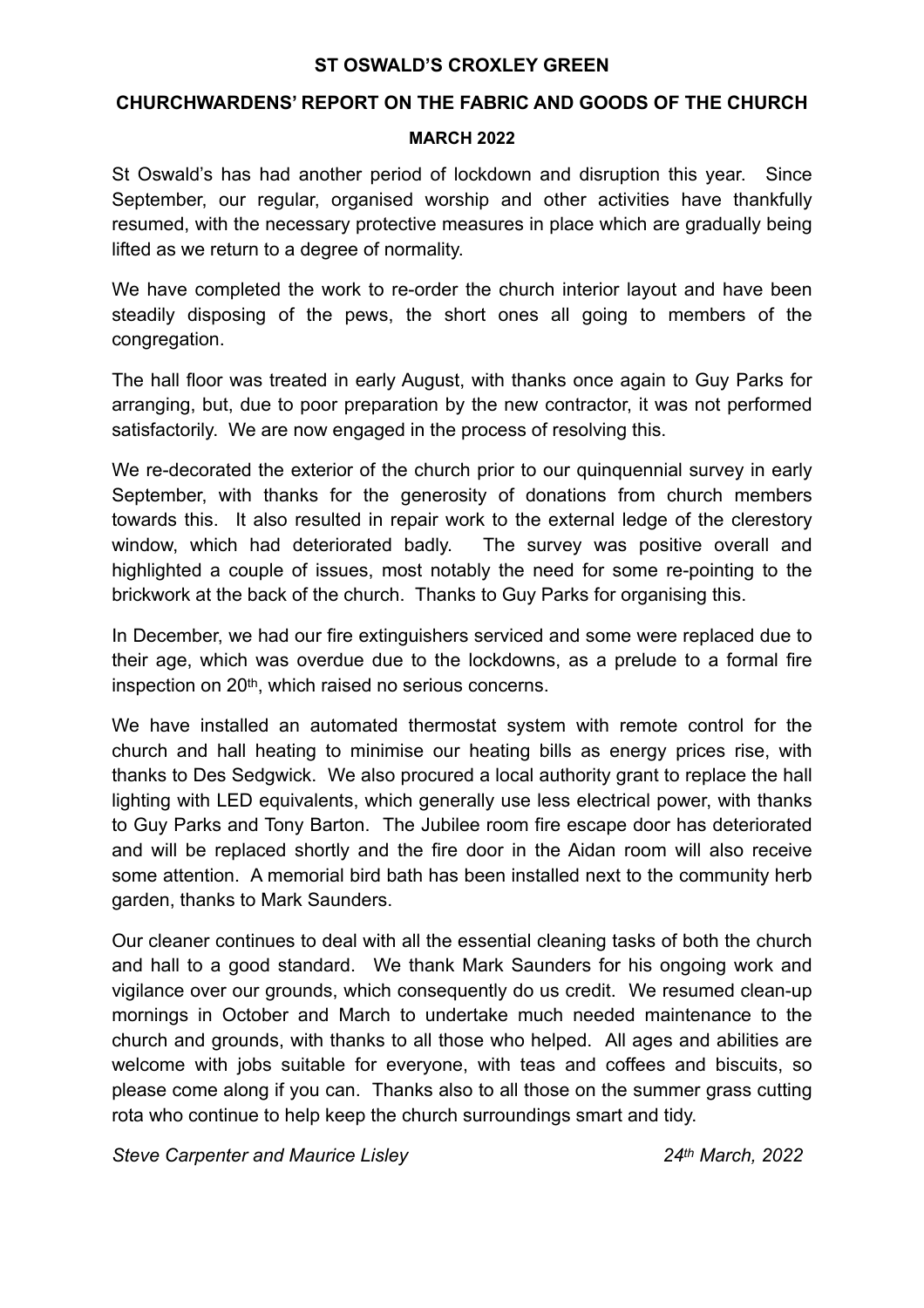# **ST OSWALD'S CROXLEY GREEN**

# **DEANERY SYNOD REPORT 2021-22**

# **Who and what makes up the deanery and synod?**

Rickmansworth Deanery: covers nine parishes comprising 11 churches; Bovingdon; Chipperfield; Christ Church, Chorleywood; St Andrew's, Chorleywood; All Saints, Croxley Green; St Oswald's, Croxley Green; Mill End with Heronsgate and West Hyde; Rickmansworth; Sarratt

St Oswald's members: Rev Robert Riley-Brayley (clergy); Tony Barton (synod treasurer); Guy Park (synod secretary), Richard Doughty (lay member)

Rural dean: Rev Simon Cutmore

Lay chair: John Rhodes

## **What does the deanery synod do?**

Routine duties include:

\* Keeping up to date with general developments across the deanery including upcoming vacancies and appointments of new clergy

\* Arranging deanery-wide events including the deanery's Ascension Day service and deanery social events (again no service, quiz or other events this year)

\* Sharing information on developments in parishes across the deanery and progress on the deanery mission action plan. Although progress has been slow in 2021, the deanery synod has remained a forum for parishes to hear about how church life has continued during the pandemic, including which churches have been streaming services. It has noted any significant church activities that have met covid regulations, any progress made by parishes with their mission action plans, and diocesan and national events, including a General Synod report (see below).

## **Sobering messages from General Synod**

At last November's General Synod, the Archbishop of York Stephen Cottrell spoke of the relevance of Lent as a time when we are "called to reset the compass of our discipleship . . . We need to look like the communities we serve." He also hosted an interview with Bradford City Council's CEO, Kersten England, who highlighted UK covid death rates as among the world's worst despite the NHS and our wealthy status. This was, she said, a shocking and sobering moment when we need to stop and think about the disproportionate impact of the pandemic along the fracture lines of society, including deprivation, ethnicity and employment security.

## **Deanery speakers tell it straight**

Zoom meetings continued this year. First, Rachael Brockley from the Children's Society shocked us all in **July** with some horrendous statistics about children's mental health. In SW Herts, for instance, five children in each class of 30 have mental health issues while 19% of children live in poverty. Rachael's question was what can we do to support such children? Her answers ranged far and wide, including focused efforts on listening to and mentoring children, setting up a prayer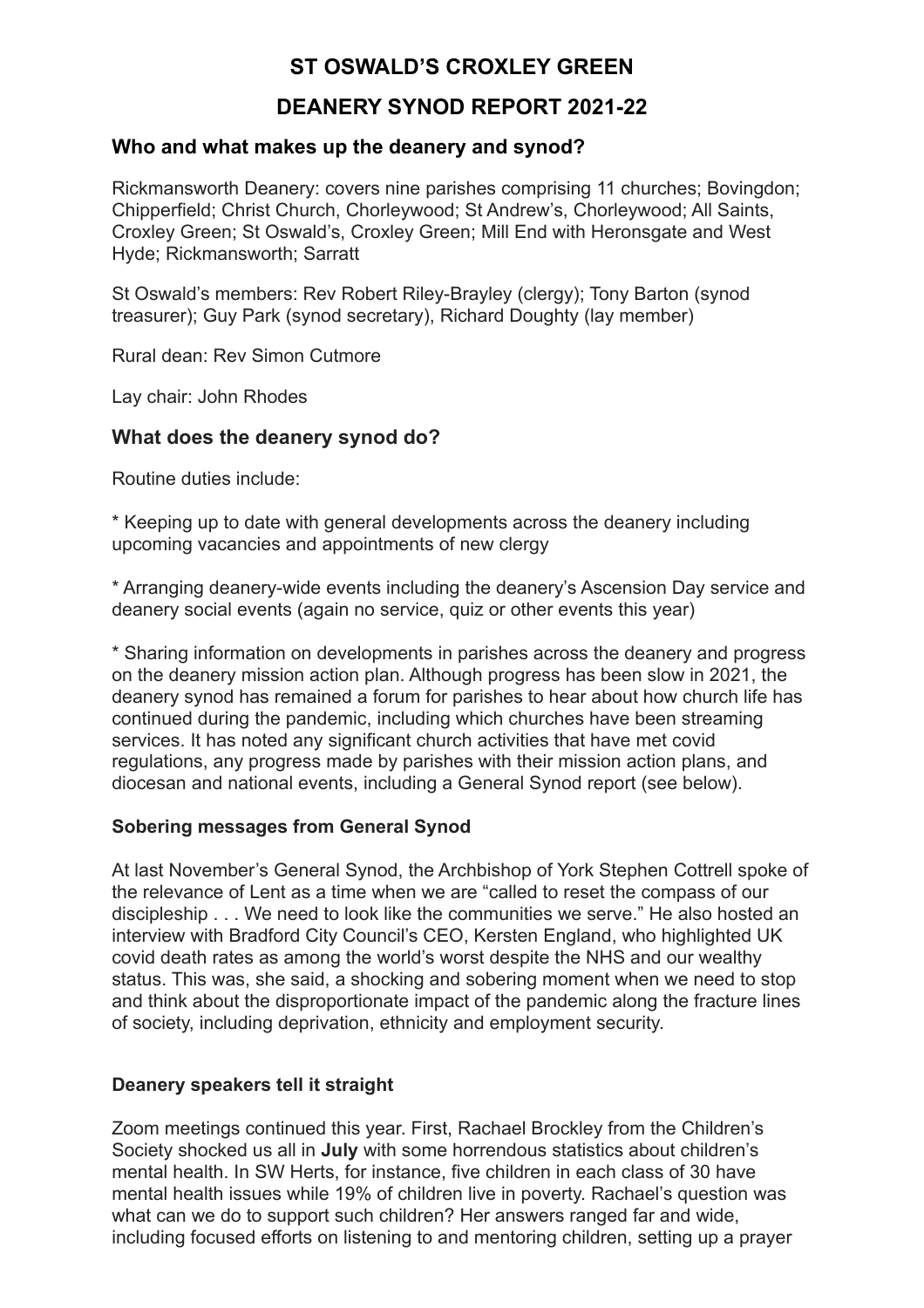ministry for children, and focusing on fun ways to encourage them to join our church communities. Rachael challenged us to thrash out and then cement into our mission action plans a whole church approach to children's mental health. She said the Children's Society has a really useful range of guides on its website on subjects including friendship and stressful situations, plus seven sessions on 'Exploring mental health'. She said the society wants to offer churches as much help as possible to make children's mental health a key concern.

In **November**, 'Practical evangelism: doing the stuff and creating a culture of sharing faith' was the theme of Rev Daniel Drew's address. As team leader of the diocesan 'Reaching New People' initiative, Daniel had asked us to think before his talk about sharing our own story and moment when we experienced the divine. Daniel then introduced James, a member of Daniel's old church, The Hub, for four months, who told his personal story and how he now really felt loved by Jesus and part of the community. Then, focusing on Dan's definition of evangelism, 'God chose to live among us', some of us shared and compared our own stories of coming to faith in online break-out rooms. We were encouraged to tell our stories: as Daniel said, you can't argue with a true story!

But he did not want us to stop there: "Use public spaces and hold events like a death cafe," he urged. We should try to focus on regular touch points with other people such as Christmas and Easter, and establish a culture of evangelism. We should ask God to help us find and talk to others outside the church about what Jesus has done for us - and the more we did it, the easier it would get. Daniel urged us all to be ready, pray intentionally, don't fill our week with 'church stuff' and remember that God does the evangelism, not us.

Our third gathering this **February** was the first face-to-face (and online) meeting at Christ Church, Chorleywood, since the start of covid. The speaker was David White, who talked about his new job as diocesan secretary that he'd taken up last October and his previous wide past experience including his work with young people and in hospice care. He joined the diocese after four years as chief operating officer of the Anglican Communion Office that serves and supports the Communion in more than 165 countries.

Richard Doughty **15 March 2022**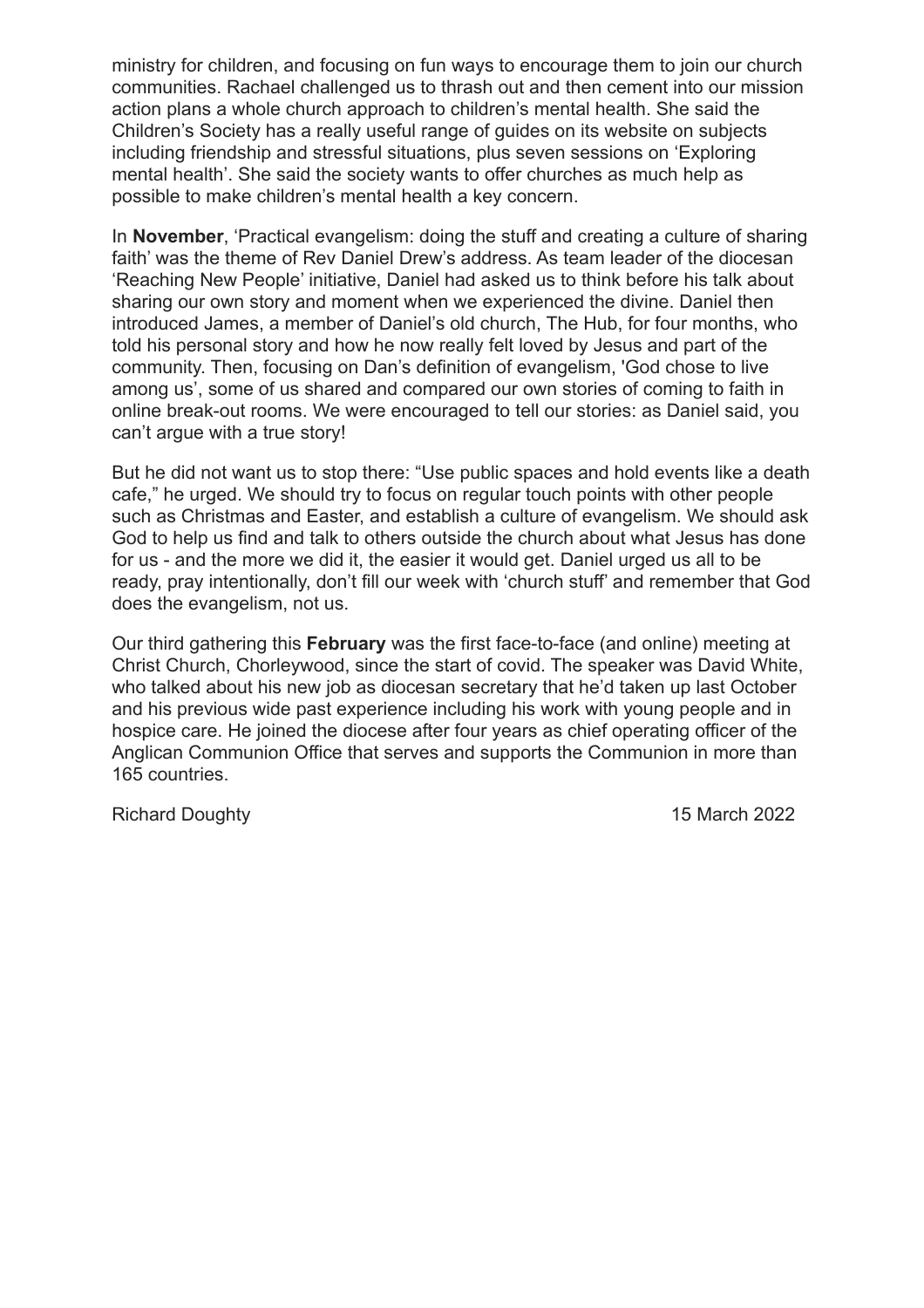#### **ELECTIONS 2022**

At the meetings this year there will be two elections (for Churchwardens and PCC members) The elections are an important part of the proceedings and it is hoped that you will consider carefully whom you wish to represent the congregation. If you would like to stand, or nominate someone else please telephone the Vicar (01923 332244) or the secretary, Brian Thomson (01923 226850) for nomination forms before the meeting. Approaches to potential candidates should be made before the meeting so that they have sufficient time to consider whether they wish to make a commitment of this nature. All those coming to the end of their term this year are eligible for re-election, should they wish to stand again.

#### **1. CHURCHWARDENS**

At the Meeting of Parishioners each year we must appoint two Churchwardens to serve for twelve months, although (if willing to stand for re-election and nominated in writing before the start of the meeting) they are eligible for re-election in subsequent years up to a maximum of six consecutive years. After six years' service, two years must pass before they become eligible to serve again; this restriction may however be waived if the Annual Meeting so decides.

The essence of the appointment of Churchwardens is that it shall be by joint consent of the Vicar and the Parishioners. If there are only two nominations, then both are thereby elected; if there are more than two nominations an election is held. Under certain exceptional circumstances it is permissible for the Vicar to appoint one and for the Parishioners to elect the other from the remaining nominees.

The current Wardens are Steve Carpenter & Maurice Lisley. Steve Carpenter retires at this meeting.

| Who can vote?                                                                 | a) Any lay person who is on the Electoral Roll, or<br>b) Any residents in the Parish whose names are entered on the<br>roll of local government electors. |  |  |
|-------------------------------------------------------------------------------|-----------------------------------------------------------------------------------------------------------------------------------------------------------|--|--|
| Who can stand?                                                                | Any person who is entitled to vote (see above), an actual<br>communicant member of the Church of England and is 21<br>years old or over.                  |  |  |
| <b>2. PAROCHIAL CHURCH COUNCIL</b><br>The present Church Council consists of: |                                                                                                                                                           |  |  |
| <b>The Vicar</b>                                                              | : Rev'd Robert Riley-Braley (Chair)                                                                                                                       |  |  |
| <b>Churchwardens</b>                                                          | : Steve Carpenter and Maurice Lisley                                                                                                                      |  |  |
| <b>Deanery Synod members</b><br>(until 2023)                                  | : Tony Barton, Guy Parks and Richard Doughty                                                                                                              |  |  |
| Elected P.C.C. members:                                                       |                                                                                                                                                           |  |  |
| <b>Until 2022</b>                                                             | : Debbie Clifford, Cherith Kingsley-Smith, Lynda Marshall,<br><b>Brian Thomson</b>                                                                        |  |  |
| <b>Until 2023</b>                                                             | : Richard Griffiths, Jonathan Cox, Thomas Lisley, Helen<br><b>McAlpine</b>                                                                                |  |  |
| <b>Until 2024</b>                                                             | : Anne Thomas, Karen Pryse, Lynn Williamson                                                                                                               |  |  |

St Oswald's has twelve spaces on the PCC. Elected PCC members serve for three years, but one-third of the twelve retire each year with two thirds continuing so as to provide continuity. There are five vacancies for the three years 2022-2025. If nominations do not exceed the number of vacancies, all are declared elected.